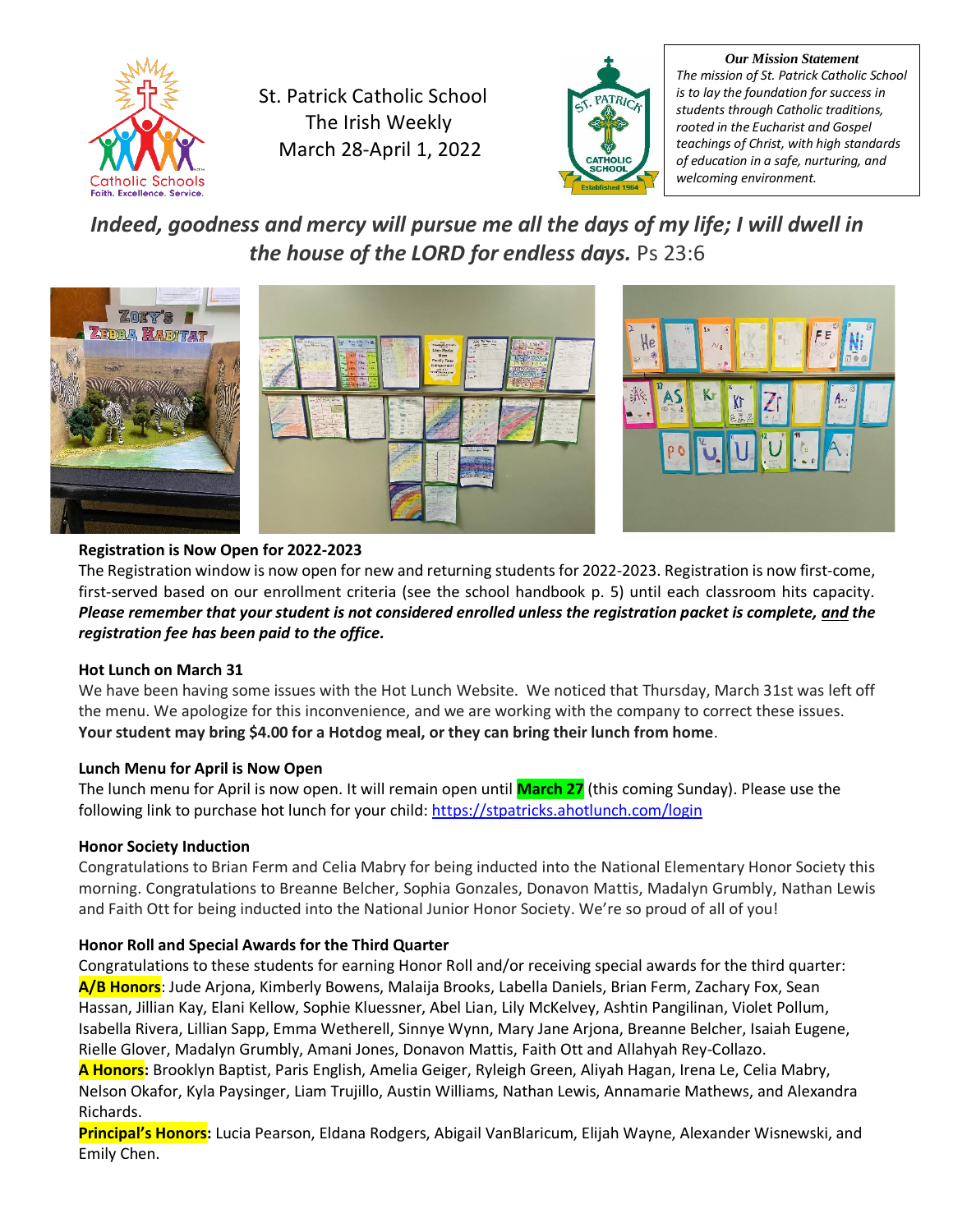**St. Dominic Savio Award (behavior)**: Johnathan Fredericks, Wyatt Hood, Daniel Mainster, Lawson Fowler, Diego Galan Acevedo, Jaidyn Hollinghead, John Paul Bagan, and Thomas Li.

**St. Maria Goretti Award (behavior)**: Lucia Pearson, Elliett Jensen, Riley Hartwell, Mia Ninedorf, Arabella Dancy, Mia Wilson, Ella Nunez-Salinas, Amelia Geiger, Irena Le, Victoria Welliver and Alexandra Richards.

**St. Thomas Aquinas Award (academics):** Ryan Lopez, Bellamy Wilson, Urijah Broadwell, Lucas Roodt, Oliver Gardner, Brian Ferm, and Julian Darrow.

**St. Catherine of Alexandria Award (academics)**: Celia Mabry, Raelynn Hartwell, Livia Biggers, Reagan Olinger, Briar Romeu, Kitara Ott, Lillian Sapp, Aubrey Hagan, Madalyn Grumbly, Amani Jones, and Elizabeth Laputka.

#### **Donuts with Dad—Thank You's**

Thank you to everyone who attended our Donuts with Dads on Thursday. Special thanks to all of the families who donated donuts for the event (please let us know if you need assistance adding these service hours into FACTS). Very special thanks to Mrs. Brooks, Mrs. VanBlaricum and Mrs. Nunez-Salinas for running the donut and drinks line for us that morning.

#### **The Book Fair is Coming**

Our Spring Book Fair will be open from **April 4-12**. More information will be forthcoming next week. If you would like to volunteer at the book fair, here is a link to sign up. <https://www.signupgenius.com/go/5080945AFA829A4F85-scholastic4>

#### **Mother/Son Event Scheduled for April 9**

Our Mother/Son Event, sponsored by Nailed It! will take place on **Saturday, April 9**. The event will take place from 6-8pm. Here is the sign-up link for Mother-Son Paint Night:

<https://www.signupgenius.com/go/5080945AFA829A4F85-motherson> Here is the order link: <https://jacksonville.naileditdiy.com/product/stpatricks-2/>

#### **Lunch Volunteers Needed**

We are looking for 1-2 parents to volunteer to assist with lunchroom during the week. Our lunch periods run from 11:00-12:30. If you would like to volunteer to help in the lunchroom, please contact the school office.

#### **Service Hours Update**

Please remember that each family, except for VPK families, is required to perform 20 service hours for our school community. If you have already completed hours, please make sure that they are entered into FACTS. If you are not sure how to do this, contact the school office. The deadline for submitting hours is **Friday, April 29**. *Please note that hours cannot be certified if they have not been entered into FACTS, even if you signed in/out at the event.*

#### **This Week-At-A-Glance**

#### **Sunday, March 27**

• Lunch menu for April closes

#### **Monday, March 28**

• Open Registration for all grades

#### **Tuesday, March 29**

- Open Registration for all grades
- Soccer Shots on Campus
- Confirmation Prep Class 6:30-7:30pm

#### **Wednesday, March 30**

• Open Registration for all grades

#### **Thursday, March 31**

• Open Registration for all grades

# **Friday, April 1**

• Open Registration for all grades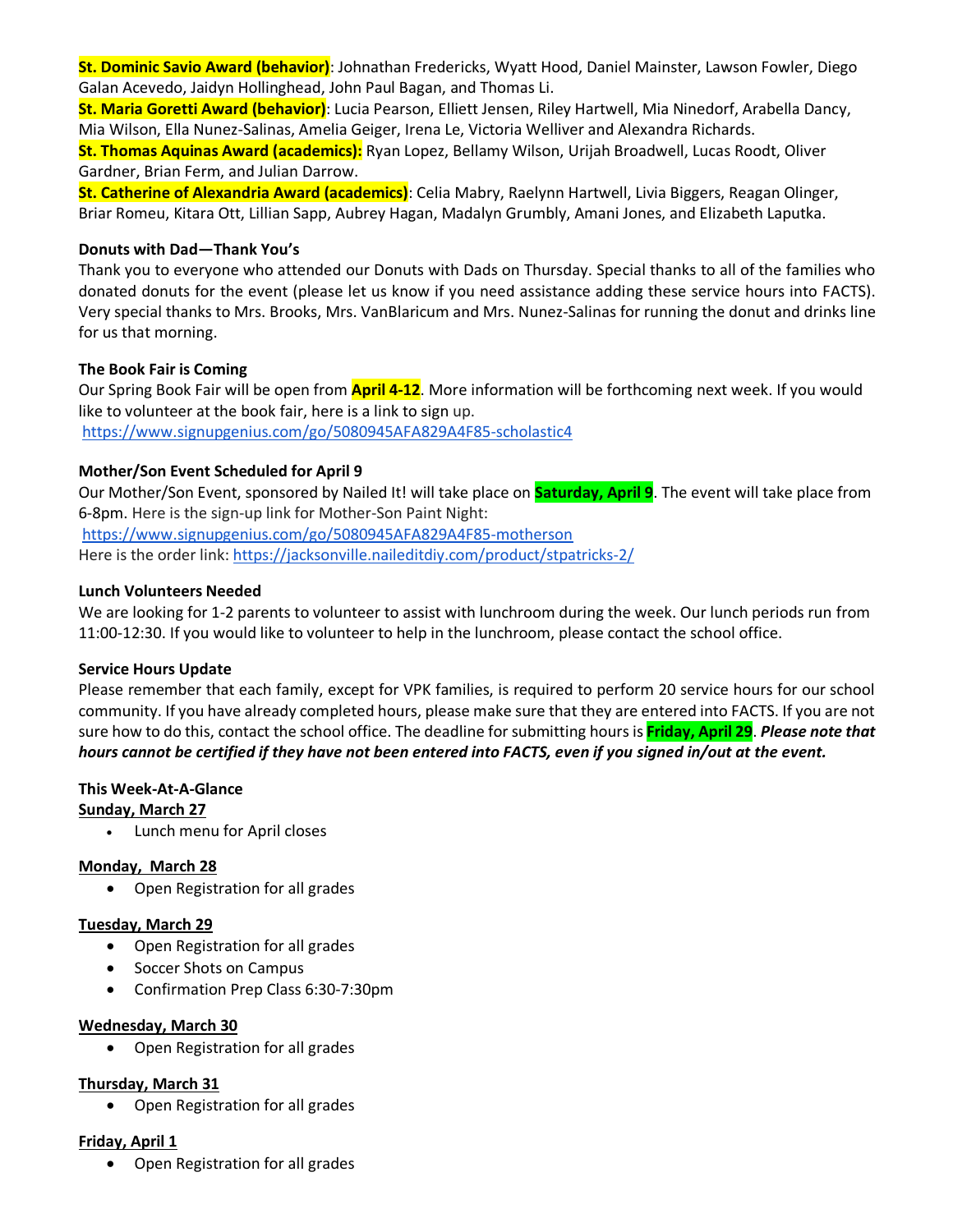

Recruiting adult, highschool and middle school volunteers right now. -Service Hour Opportunity-**Contact Cathy Taylor** ctaylor@spcsjax.org